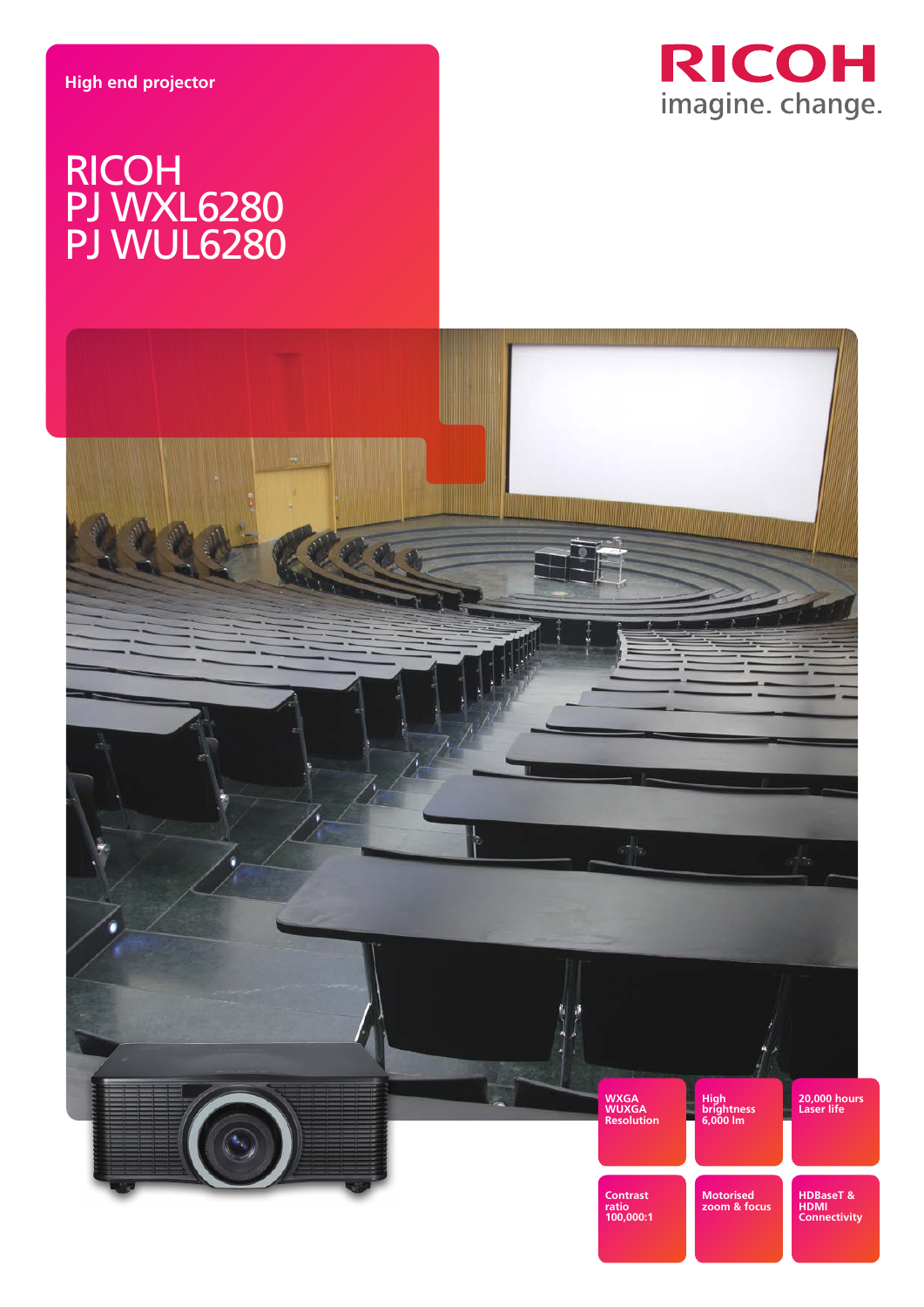## **Laser projection image quality for large audiences**

You need high resolution for projecting superb quality images to large audiences, coupled with minimal maintenance so you can place a projector in difficult access locations. The Ricoh PJ WXL6280 / PJ WUL6280 meets your needs with an advanced laser light source for brilliant 6,000 lumens image resolution and typical 20,000 hours operation without maintenance. For business conferences, education lecture halls, art galleries and all venues with audiences of up to 100, this is the ideal high resolution, low maintenance projector.

- Choice of WXGA or WUXGA resolution powered by laser light, for outstanding high contrast images with exceptional colour saturation
- Laser light source provides ultra-long 20,000 hours typical operation without replacement, for minimal maintenance and low Total Cost of Ownership
- Wide choice of connectivity options includes HDBaseT for single cable connection of power, video, audio and control functions at up to 100 metres
- Choice of 5 swappable lenses including ultra-long zoom lens, allows projection size from 50 to 300 inches at distances up to 37.35 metres
- Install at any projection angle, even from diagonal position, with vertical and horizontal keystone adjustment. Feature rich spec includes Picture-in-Picture / Picture-by-Picture (PIP/PBP)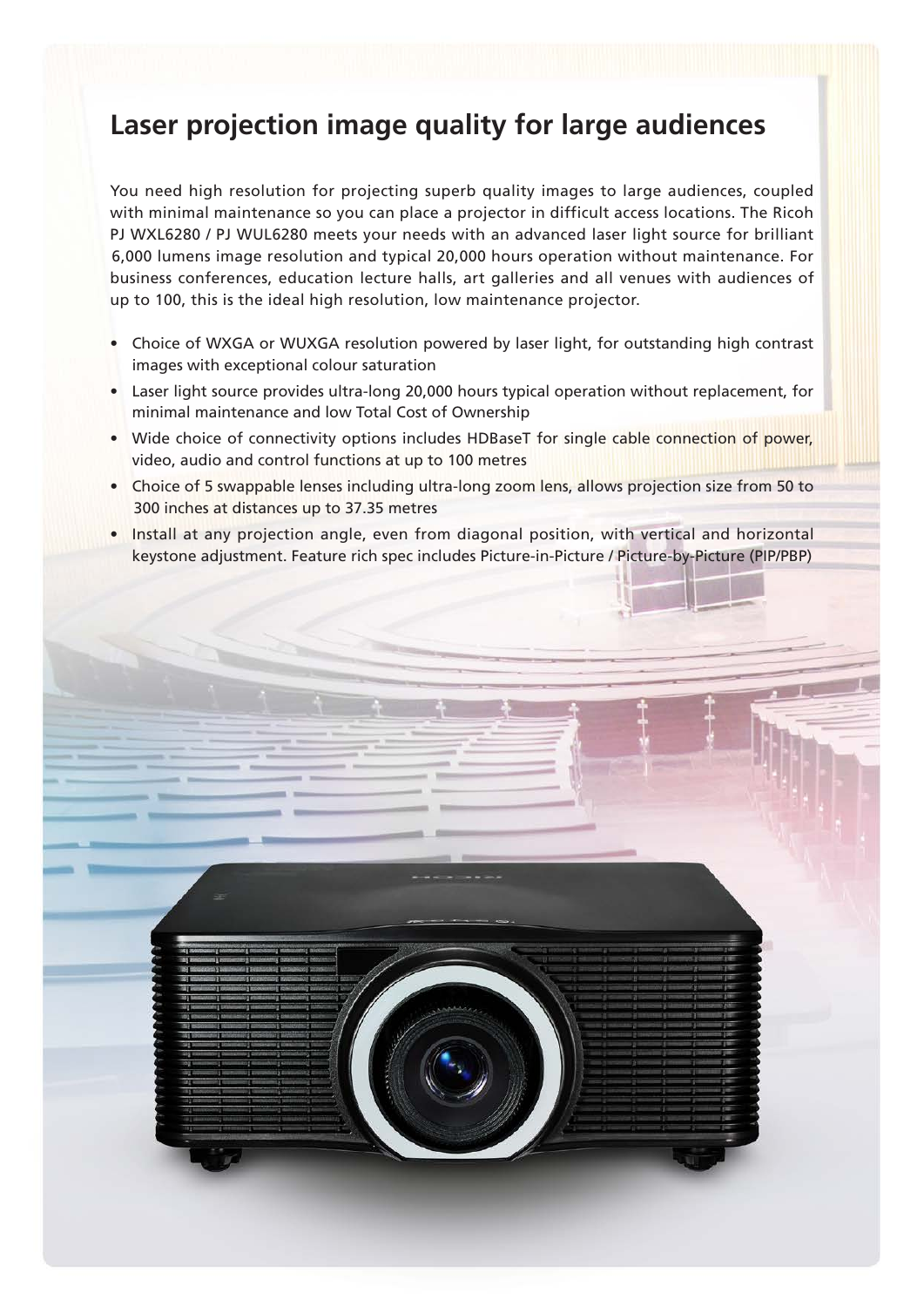## **Enjoy crystal clear, pin sharp laser projection for your presentations**

### **Laser technology makes operation quick and easy**

Latest advanced laser technology achieves full brilliance in less than a minute, with greatly reduced heat than a conventional lamp, which is better for the environment. Operational life for the laser source is longer too at typically 20,000 hours, cutting costly maintenance issues to a minimum. Noise levels are also significantly reduced at just 33db in Eco mode.

### **Advanced connectivity for every projector application**

So that you can project images from a choice of source devices, the PJ WXL6280/PJ WUL6280 offer an array of input ports including an HDBaseT interface. This allows a single Cat6 cable of up to 100 metres to transmit HD video and audio input, together with power and all control signals. An HDMI connection means you can project high quality HD images and a USB port allows screening of slideshows without a computer connection.





## **High resolution makes viewing easy for large audiences**

Both models offer brilliant 6,000 lumens resolution, while the PJ WUL6280 has the benefit of superb WUXGA 1920 x 1200 pixel resolution to support HD quality presentations in 16:10 screen aspect ratio. Together with dynamic contrast ratio of 100,000:1, this combination of image brilliance and high resolution provides easy viewing for larger audiences of 10 to 100 even during long presentations.

## **Ultimate flexibility in screening options with installation**

360° installation ability allows projection of images onto walls, ceiling or floor with a choice of 5 lenses. Portrait mode projection is ideal for both digital signage and digital mapping and vertical/horizontal lens shift corrects keystone images without moving the projector. Pincushion correction allows projection even onto curved surfaces. The PIP/PBP function provides display and toggle between two image sources at once.